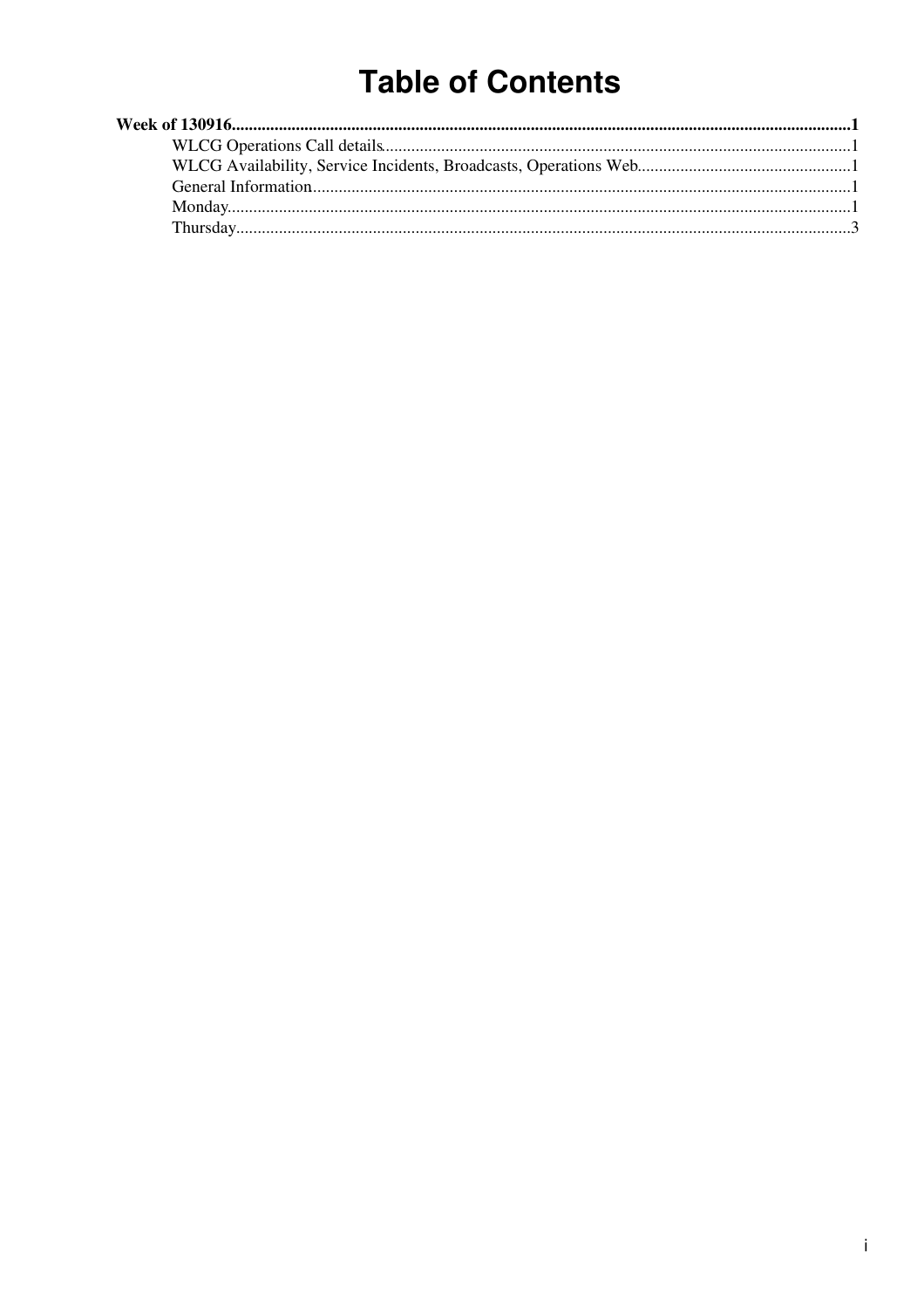# <span id="page-1-0"></span>**Week of 130916**

# <span id="page-1-1"></span>**WLCG Operations Call details**

To join the call, at 15.00 CE(S)T, by default on Monday and Thursday (at CERN in 513 R-068), do one of the following:

- 1. Dial +41227676000 (Main) and enter access code 0119168, or
- 2. To have the system call you, click [here](https://audioconf.cern.ch/call/0119168)

The scod rota for the next few weeks is at [ScodRota](https://twiki.cern.ch/twiki/bin/view/LCG/ScodRota)

# <span id="page-1-2"></span>**WLCG Availability, Service Incidents, Broadcasts, Operations Web**

| <b>VO Summaries of Site Usability</b> |  |  | <b>SIRs</b>                                    | <b>Broadcasts</b>                                | <b>Operations Web</b> |
|---------------------------------------|--|--|------------------------------------------------|--------------------------------------------------|-----------------------|
|                                       |  |  | ALICE™ ATLAS™ CMS™ LHCb™ WLCG Service Incident | <b>Broadcast archive <i>P</i> Operations</b> Web |                       |
|                                       |  |  | Reports                                        |                                                  |                       |

### <span id="page-1-3"></span>**General Information**

|                       |                      | <b>GGUS Information LHC Machine</b> | <b>Information</b>                        |                                |
|-----------------------|----------------------|-------------------------------------|-------------------------------------------|--------------------------------|
| <b>CERN IT status</b> | <b>WLCG</b> Baseline |                                     | $WLCG$ Blogs <sup>R</sup> GgusInformation | Sharepoint site $\mathbb{F}$ - |
| board $\blacksquare$  | Versions             |                                     |                                           | LHC Page $1\blacksquare$       |

### <span id="page-1-4"></span>**Monday**

Attendance:

- local: Doug, Stefan, Manuel, Zbigniew, Maria
- remote: Onno, Xavier, Rolf, Michael, David, Joel, Kyle, Tiju, Thomas, Wei-Jen, Lisa, Lucia
- apologies: Sang Un, Pepe (report by mail)

Experiments round table:

- ATLAS [reports](https://twiki.cern.ch/twiki/bin/view/Atlas/ADCOperationsDailyReports2013) [\(raw view\)](https://twiki.cern.ch/twiki/bin/view/Atlas/ADCOperationsDailyReports2013?raw=on) •
	- Central Services ♦
		- © CERN-PROD EOS/CASTOR ([GGUS:97307](https://ggus.eu/ws/ticket_info.php?ticket=97307) ø) atlpilo2 new Robotic Certificate DN needed to be added for EOS and CASTOR - Solved very quickly (Thanks)
	- $\blacklozenge$  T<sub>0</sub>
		- ◊ NTR
	- $\triangleleft$  T<sub>1</sub>
- ◊ NDGF-T1 [\(GGUS:97306](https://ggus.eu/ws/ticket_info.php?ticket=97306)☞) Incomplete files on disk, likely caused by transfer during downtime, Site recommends marking files lost and resend
- ◊ NDGF-T1 [\(GGUS:97322](https://ggus.eu/ws/ticket_info.php?ticket=97322)☞) Source file/user checksum mismatch likely caused by transfer during downtime, site investigating further
- Dip in production jobs over the weekend caused by Robotic DN switch over affected ◊ ATLAS Data Transfer Request Interface [\(DaTRI\)](https://twiki.cern.ch/twiki/bin/edit/LCG/DaTRI?topicparent=LCG.WLCGDailyMeetingsWeek130916;nowysiwyg=1) - solved on Sunday night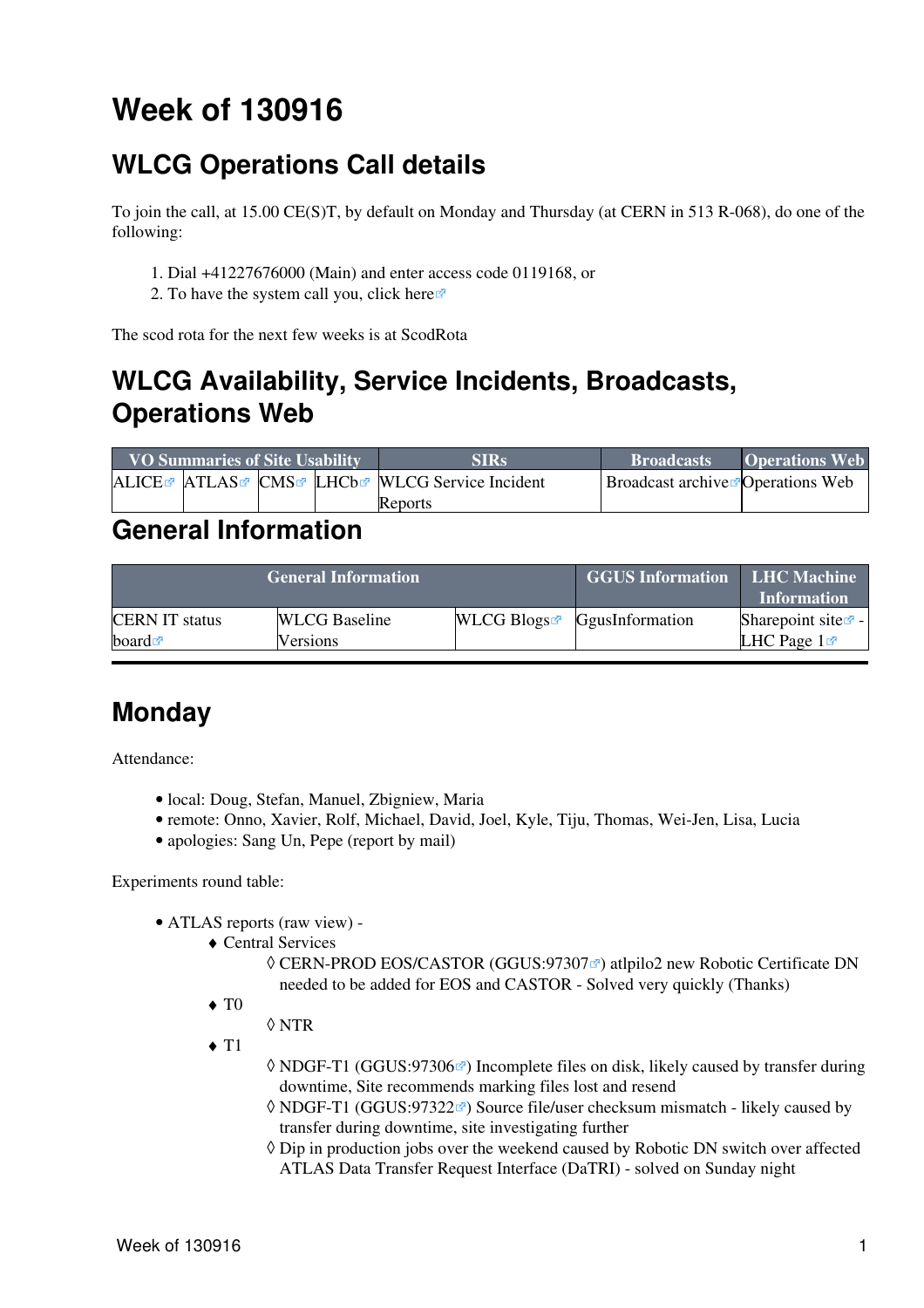- CMS [reports](https://twiki.cern.ch/twiki/bin/view/CMS/FacOps_WLCGdailyreports) ([raw view\)](https://twiki.cern.ch/twiki/bin/view/CMS/FacOps_WLCGdailyreports?raw=on) •
	- ♦ GGUS rather quiet, some CERN incidents however:
	- $\blacklozenge$  [INC:384013](https://cern.service-now.com/service-portal?id=ticket&n=INC384013)<sup> $\textdegree$ </sup> INC:384404 $\textdegree$  -- alarms due to vocms140 not responding. Both likely happening when [CouchDB](https://twiki.cern.ch/twiki/bin/edit/LCG/CouchDB?topicparent=LCG.WLCGDailyMeetingsWeek130916;nowysiwyg=1) being compactified/views being generated -- following up.
	- $\triangleleft$  [INC:383274](https://cern.service-now.com/service-portal?id=ticket&n=INC383274) $\textdegree$  CMS Savannah briefly unavailable both on and offsite friday evening.
	- Older tickets: ♦
		- ◊ GGUS:96912☞ and [GGUS:96913](https://ggus.eu/ws/ticket_info.php?ticket=96913)☞ related -- Warsaw removed a CE from CMS [SiteDB](https://twiki.cern.ch/twiki/bin/edit/LCG/SiteDB?topicparent=LCG.WLCGDailyMeetingsWeek130916;nowysiwyg=1), but not BDII, leading to resulting troubles with SAM tests, etc. CMS site support followed up on friday.
- ALICE •
	- ♦ NTR
- LHCb [reports](https://twiki.cern.ch/twiki/bin/view/LHCb/ProductionOperationsWLCGdailyReports) [\(raw view\)](https://twiki.cern.ch/twiki/bin/view/LHCb/ProductionOperationsWLCGdailyReports?raw=on) •
	- ♦ Main activity are MC productions
	- ◆ T<sub>0</sub>:
- $\Diamond$  info in the BDII for ce301 and ce302 was wrong. (now corrected) ◊ FTS3 used the instance at CERN after the correction of the time.
- $\triangleleft$  T1:
- ◊ GRIDKA: one tape library is not beahving properly.
- ◊ PIC: downtime today

Sites / Services round table:

- NL-T1: Warning Downtime, next week Monday 23rd, for mass storage system, files on tape will not be available in the morning. The DT will be combined with HW maintenance / OS upgrade and probably turn into an outage.
- KIT: NTA
- [IN2P3-](https://twiki.cern.ch/twiki/bin/view/LCG/IN2P3)CC: All day downtime coming Tuesday 24th for batch system (will slow down already Monday evening). Tuesday dCache and MSS will be down too. After DT 50 % of WNs will have been migrated to SL6.
- BNL: NTR
- OSG: NTR
- [RAL](https://twiki.cern.ch/twiki/bin/view/LCG/RAL): NTR
- NDGF: NTR
- ASGC: At risk downtime coming Sunday 5 am to 9 am UTC for power maintenance
- FNAL: NTR
- CNAF: NTR
- KISTI:
	- scheduled downtime: from 23rd September 00:00 (UTC) to 6th October 00:00 (UTC) ♦
		- To replace top switches and reconfigure internal network to fit into 10Gbps ◊ connectivity from outside (we are planning to upgrade the network connectivity between CERN and KISTI up to 10 Gbps in next year)
			- ◊ whole network equipment will be replaced by new 10Gbps switches and ethernet cards
			- $\Diamond$  heavy rearrangement of service nodes and cabling work foreseen
			- ◊ soon I will put this downtime on GOCDB.
	- public holiday called "Chu-Seok" on Thursday. Nobody will be connected from KISTI on ♦ 19th September (next WLCG operations meeting)
- PIC: Planned downtime to upgrade dCache and the firmware of one of the tape libraries in PIC was executed today successfully. Everything went smooth and fine. The site is now fully up, running and operational
- Databases: NTR
- Grid Services: Network intervention on Wed 18th, 5am 10pm where routers will be upgraded. Most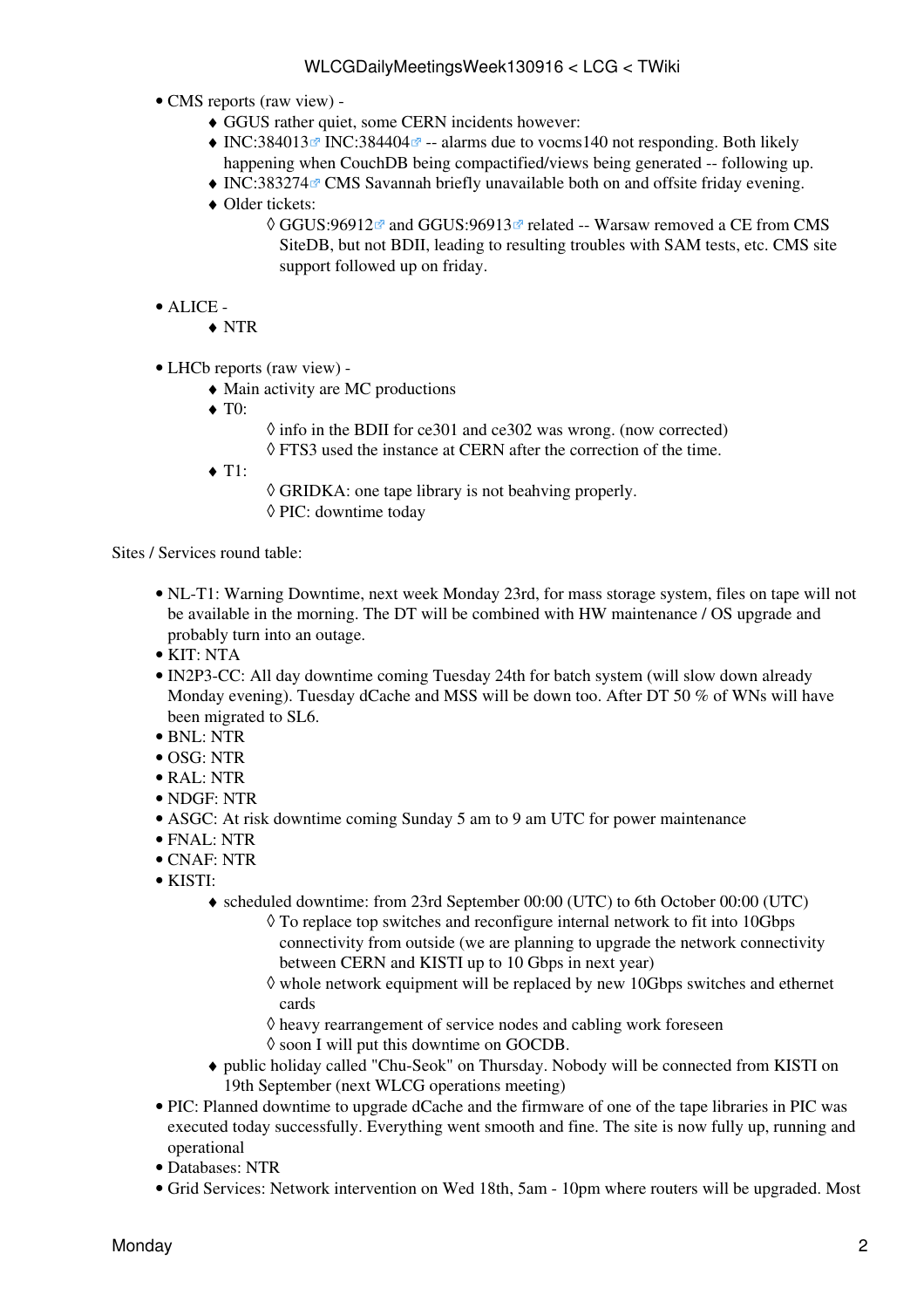services likely to be affected with short intervention (both GPN and LCG network) (see also entry in the [status board](http://itssb.web.cern.ch/planned-intervention/computer-centre-router-upgrade-gpnlcg/18-09-2013)  $\vec{r}$ 

GGUS: **NB!** GGUS Release with routine ALARM tests will take place on 2013/09/25. All details on • dev. items entering production on page [https://ggus.eu/pages/news\\_detail.php?ID=491](https://ggus.eu/pages/news_detail.php?ID=491) $\textdegree$ . The GGUS slides for tomorrow's MB are attached to this page. The weekly GGUS traffic file ggus-tickets.xls is attached, as always, to page [WLCGOperationsMeetings](https://twiki.cern.ch/twiki/bin/view/LCG/WLCGOperationsMeetings).

AOB:

# <span id="page-3-0"></span>**Thursday**

Attendance:

- local: Doug, Stefan, Ken, Manuel, Jan, Maarten
- remote: Dennis, Xavier, Kyle, Gareth, Pepe, Michael, Wei-Jen, Rolf, Thomas, Lucia, Lisa
- apologies: Joel

Experiments round table:

- ATLAS [reports](https://twiki.cern.ch/twiki/bin/view/Atlas/ADCOperationsDailyReports2013) [\(raw view\)](https://twiki.cern.ch/twiki/bin/view/Atlas/ADCOperationsDailyReports2013?raw=on) •
	- Central Services ♦
		- ◊ On going FT3-Pilot problems ([GGUS:97359](https://ggus.eu/ws/ticket_info.php?ticket=97359) and [GGUS:97419](https://ggus.eu/ws/ticket_info.php?ticket=97419) am effect Functional tests to all sites. Functional test served by FT3-Pilot
		- Network interventions on Wednesday, produced many unexpected problems for ◊ ATLAS. We request a Postmortem be done. We also request that ahead of other such interventions a Risk Analysis be published so we can better prepare ourselves
			- Doug: request post mortem of router upgrade. Manuel: we are preparing a ⋅ SIR. What happened was that not only GPN and WLCG switches were upgraded but also others (affecting hypervisor access to storage) at the same time. This resulted in hypervisors losing connection and it took a while to bring all back up again. The upgrade campaign was run both in the CC and at the SafeHost facility.
	- $\blacklozenge$  T<sub>0</sub>
		- ◊ NTR
	- $\blacklozenge$  T<sub>1</sub>
- ◊ TRIUMF [\(GGUS:97393](https://ggus.eu/ws/ticket_info.php?ticket=97393)☞) Stage in Errors Site reports problem during storage system migration. Large number of lost files [\(SIR](https://twiki.cern.ch/twiki/pub/LCG/WLCGServiceIncidents/Storage_incident_report_at_TRIUMF_Sep-16-2013.pdf))
- CMS [reports](https://twiki.cern.ch/twiki/bin/view/CMS/FacOps_WLCGdailyreports) ([raw view\)](https://twiki.cern.ch/twiki/bin/view/CMS/FacOps_WLCGdailyreports?raw=on) •
	- Obviously the CERN network outage yesterday caused all sorts of things to be interesting. As ♦ far as we can tell it has all settled down.
	- Besides that apparently quiet, but some tickets that have gone by (now resolved) are ♦ [INC:386859](https://cern.service-now.com/service-portal?id=ticket&n=INC386859) , [INC:386923](https://cern.service-now.com/service-portal?id=ticket&n=INC386923) , [INC:387234](https://cern.service-now.com/service-portal?id=ticket&n=INC387234) , [INC:387313](https://cern.service-now.com/service-portal?id=ticket&n=INC387313) , [INC:387754](https://cern.service-now.com/service-portal?id=ticket&n=INC387754) <sup>®</sup>
- ALICE •
	- KIT ♦
- ◊ Successfully switched to CVMFS yesterday morning!
- [RAL](https://twiki.cern.ch/twiki/bin/view/LCG/RAL) ♦
- ◊ Switched to CVMFS this morning, not clear yet if all is OK.
- Stefan: Are these the first sites that were switched? Maarten: No, several smaller T2 ◊ sites were already done. These are the first bigger sites that were switched.
- Russian sites ♦
	- ◊ Mon evening Sep 16 the Russian GEANT link was again limited to 100 Mbps
	- ◊ Most T2 sites are still closed for ALICE jobs